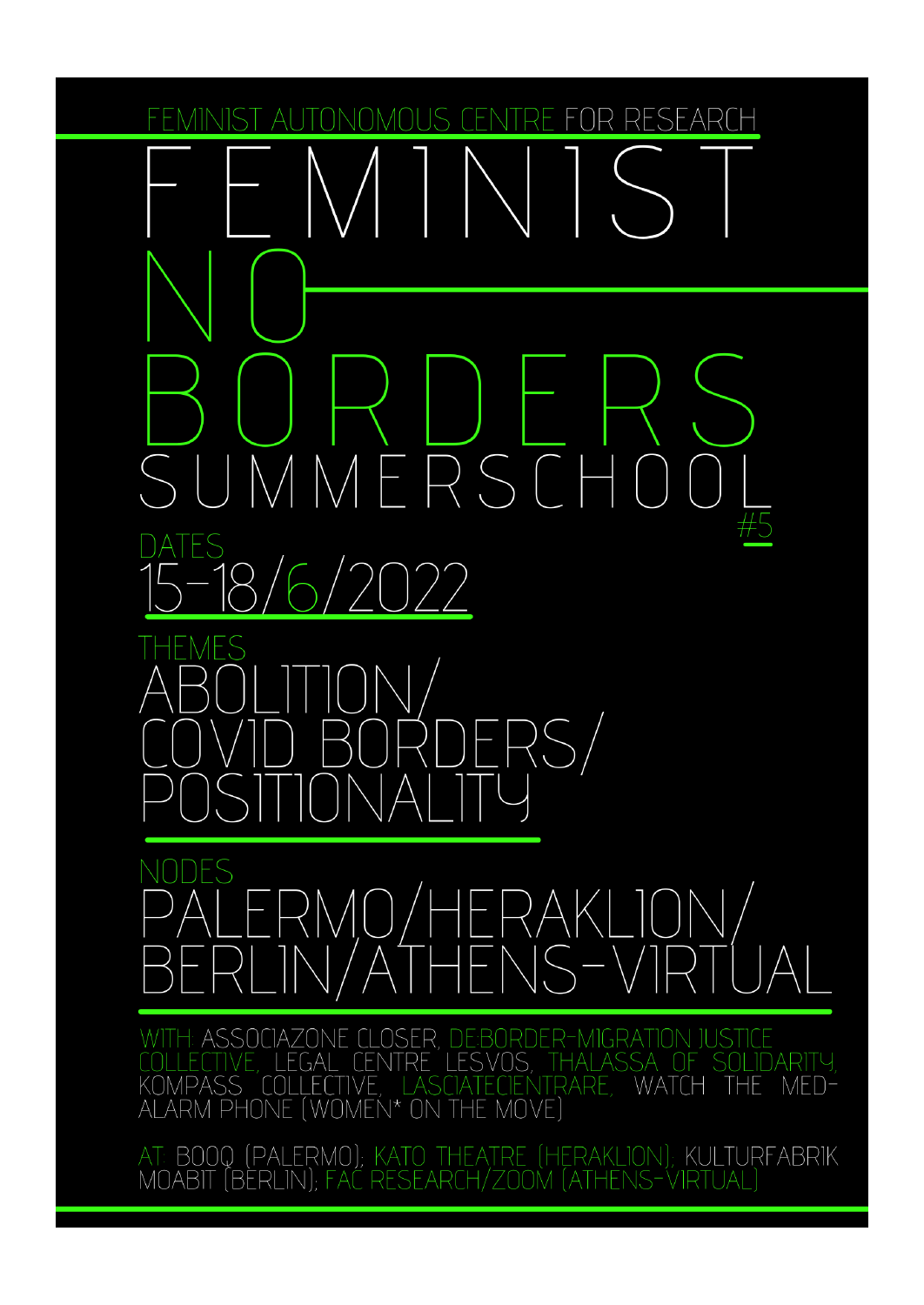# Programme Feminist No Borders Summer School

5th annual

15–18 June 2022

Times listed are in UTC+3

#### Nodes/Locations:

Heraklion: Kato [Theatre](https://www.facebook.com/katwtheater/), Theotokopoulou 28, 72 201 Heraklion, Crete Palermo: [Booq](https://www.booqpa.org/), Via Santa Teresa, 90133 Palermo Berlin: [Kulturfabrik](https://kulturfabrik-moabit.de) Moabit, Lehrter Straße 35, 10557 Berlin Virtual: [Zoom](https://us02web.zoom.us/j/89641464249?pwd=QVZ0V3hyUlJRc0NhTG9zdW9hNmlWQT09), Meeting ID:896 4146 4249 & passcode:386596

#### Wednesday 15 June: Welcome/Introductions

6 pm: Welcome to the Summer School (in each local/virtual node) 7–8:30 pm: Opening Assembly (hybrid)

### Thursday 16 June: Abolition

11-2 pm: Morning Session (in each local/virtual node) 3:30-4:30 pm: Abolishing borders in the University, a conversation with: [BRIDGES](https://buildingbridges.space) [collective](https://buildingbridges.space) (Heraklion node only) 5-7 pm: Roundtable with: [Associazone](https://www.associazionecloser.org/) Closer, [de:border—migration](https://drive.google.com/file/d/13u9zGzQPvY-10ZVKVr1bBGS0dpEmJdz1/view?usp=sharing) justice [collective](https://drive.google.com/file/d/13u9zGzQPvY-10ZVKVr1bBGS0dpEmJdz1/view?usp=sharing) (hybrid)

On the first day of the summer school, we focus on the relationship between prison abolition and border abolition from a feminist perspective. Whilst the US debates on prison abolition critically link the continuum between colonial violence, slavery, prisons, and bordering, in European contexts there seem to be a need to discuss these entanglements further. The criminalisation and imprisonment of people who defy borders, either by crossing them or by supporting border crossers, has become a key bordering technique. The law and the so-called 'criminal justice system' have historically been key sites of racist and patriarchal oppression, and, as such, key sites of struggle. In the context of no-border struggles, however, appeals to the law, to the discourse of human rights, as well as to the illegality of state practices seem to go unquestioned.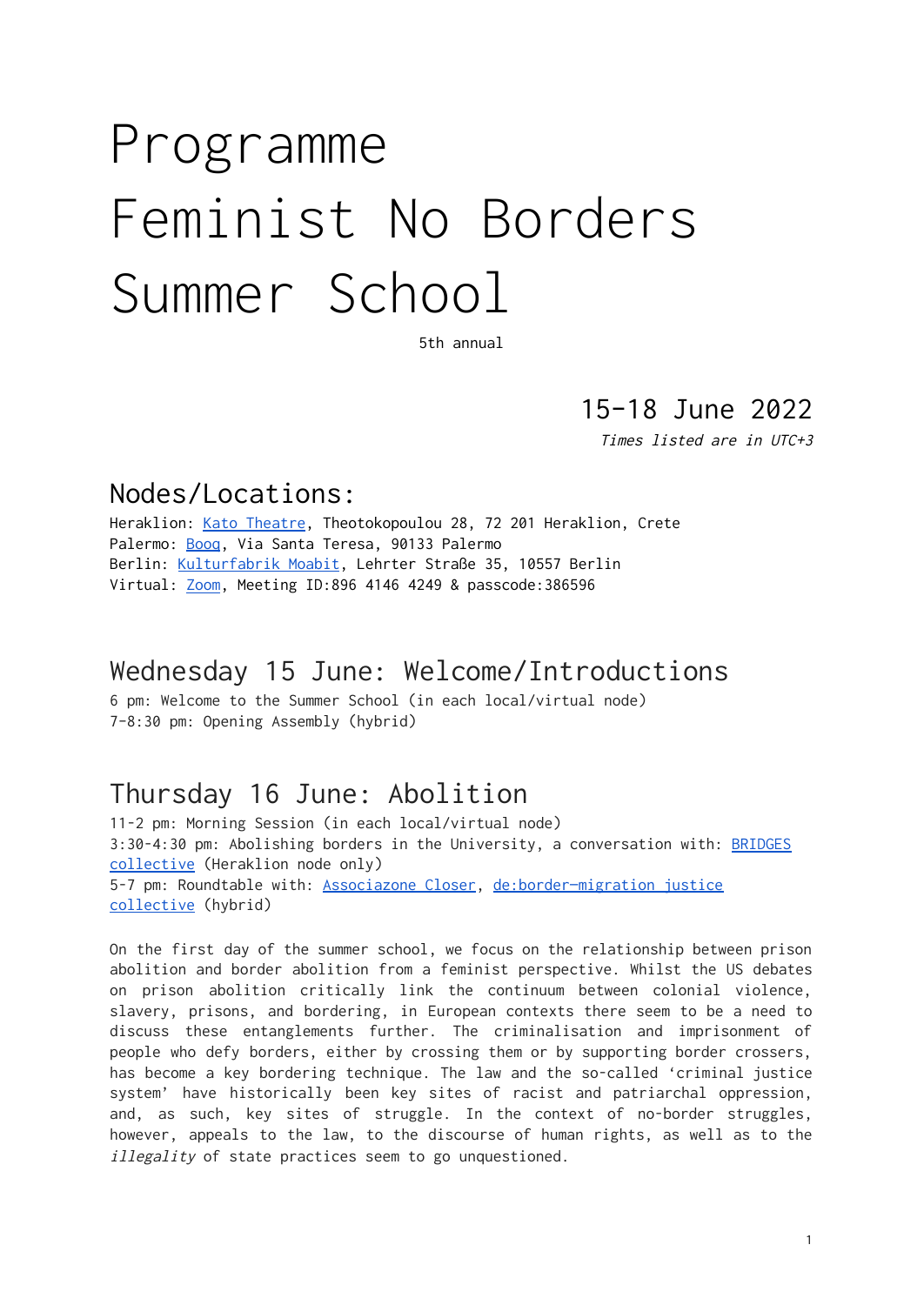The questions that arise, then, are:

- To what extent can we demand states and other authorities to "protect people", to "respect rights" and to 'respect the law', when state formations are founded on violence and oppression?
- Is the abolition of the state and of other forms of oppression a precondition for the abolition of borders and prisons?
- Can we reconcile the legal system, on the one hand, with a practice and vision oriented towards border abolition, on the other?
- Is it possible to use the law, the discourse of rights and appeals to illegality of state practices as a tactical element rather than an end-goal in our struggles?
- Is the use of the law a necessary and relevant tool when its formation, construction and application are intrinsic to State's institutions? Could other sets of "principles" or "rights" be more relevant?
- How to think about accountability when it comes to state and corporate violence, from an abolitionist perspective?
- How do we put into practice a feminist abolitionist analysis of the continuum of violence of colonialism, prisons, and borders, and how do we navigate inevitable contradictions?

#### **[Recommended](https://drive.google.com/drive/folders/1nO-dpnb4uETskgluWUWARG2_yzZ1INxM?usp=sharing) readings:**

- 1. Angela Davis, Gina Dent, Erica Meiners & Beth Richie, "Introduction: Abolition. Feminism. Now." In Abolition.Feminism.Now (London: Penguin, 2022), 1–27.
- 2. Angela Davis [interview](https://youtu.be/R2BIZy0HScM) (8 minute video), excerpt from The Black Power Mixtape, 1967-1975, dir. Göran Olsson, 2011.

# Friday 17 June: COVID borders/bordering through COVID

11-2 pm: Morning Session (in each local/virtual node) 5-7 pm: Roundtable with: Legal Centre [Lesvos,](https://legalcentrelesvos.org/) Thalassa of [Solidarity,](https://thalassa-solidarity.org/?lang=en) [Kompass](https://www.facebook.com/Kompas071Sarajevo/) [collective,](https://www.facebook.com/Kompas071Sarajevo/) [LasciateCIEntrare](https://www.lasciatecientrare.it) (hybrid)

On Day 2, we focus on how the management of the pandemic crisis has become a pretext for rebordering projects and installing harsher divisions amongst the global population. From the various locations in which we are based, we have witnessed the pretextual use of the pandemic to ramp up the prisonification process: for instance, on the islands and the mainland in Greece, the government continually applies discriminatory regulations confining people forced to live in camps to a perpetual lockdown, while intensifying racial profiling and criminalisation of people racialised as migrants by police in urban centres on the pretext of pandemic controls; Fin Italy, for racialized populations crossing borders, quarantine has been conflated with detention, as in the "quarantine ships." The use of detention under the guise of quarantine becomes a practice through which to obstruct people from accessing the asylum services and applying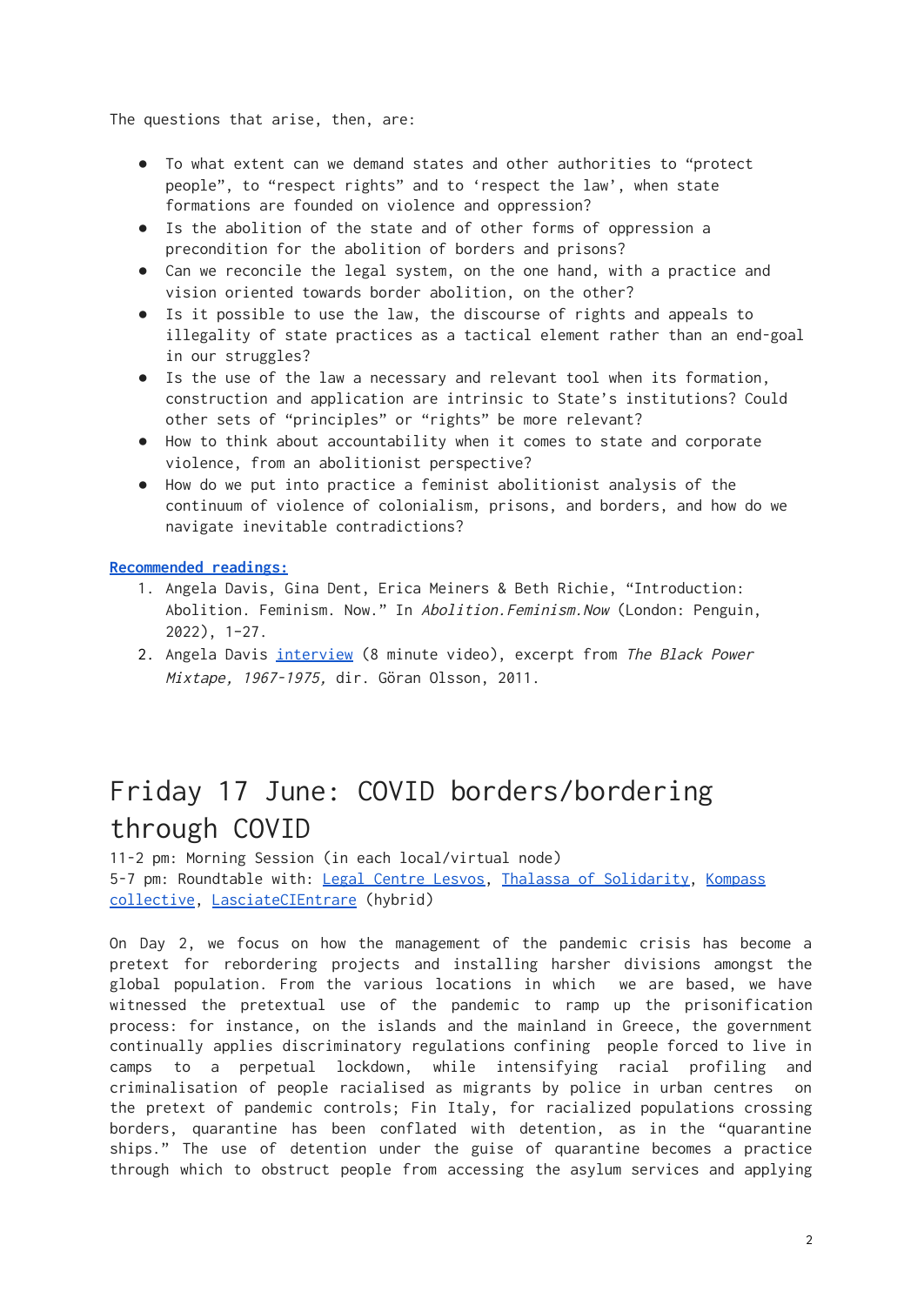for asylum. This amounts to denying them the right to asylum and, further, exposing them to violent deportations in the form of push-backs. All of the above point to the ways in which, through the naturalisation of race, pandemic management operates as migration management, which has led to construction of new borders and the intensification of already existing ones. A global regime of vaccine apartheid has reinforced the violent border regime and the forms of inequality, exploitation, and marginalisation it reproduces.

We will reflect on the following questions:

- What are the new borders that have been installed on the pretext of pandemic controls and how can activists mobilise against them in times of social isolation, distancing, and segregation?
- How can we struggle for the right to asylum and international protection without reproducing notions of deservingness and falling into paternalistic conceptualisations of vulnerability?
- How have claims to protection become an excuse to enact violence during the pandemic?
- How can we engage in a feminist critique of bordering that reveals how border violence draws upon scripts of gendered violence and thereby make links between border abuse and domestic abuse?
- How can we resist the prisonification projects, while at the same time challenging fascist opposition to such projects?
- How may we generate feminist resistances to bordering and control of mobility through the pandemic that starts from the location of our bodies?

#### **[Recommended](https://drive.google.com/drive/folders/13DiGyP9sPqRwEGMg1ZnH1vFv2T2ETXfo?usp=sharing) readings:**

- 1. Angela Mitropoulos, Against [Quarantine.](https://thenewinquiry.com/against-quarantine/) The New Inquiry, February 13, 2020.
- 2. Kirsi Pauliina Kallio et al. "COVID discloses unequal geographies." Fennia: International Journal of Geography 198, no. 1-2 (2021): 1-16, <https://doi.org/10.11143/fennia.99514>

# Saturday 18 June: Positionality in research and activism

11-2 pm: Morning Session (in each local/virtual node) 5-7 pm: Roundtable with: Watch the [Med—Alarm](https://alarmphone.org/en/) Phone (Women\* on the Move) (hybrid) 7:30-8:30 pm: Closing Assembly (hybrid)

On Day 3, we focus on the intersection of research with activism. We look more specifically at the ethical challenges of doing research within and with activist groups interrogating the positionality(ies) of the researcher. We offer constructive reflections on the intentionality of activist research by asking the very basic question: when does research become extractivist? There are plenty of examples where research has gone wrong when it comes to activism. Cases of broken ties with activist communities due to breach of trust, lack of transparency, knowledge expropriation and co-optation have been documented in research with